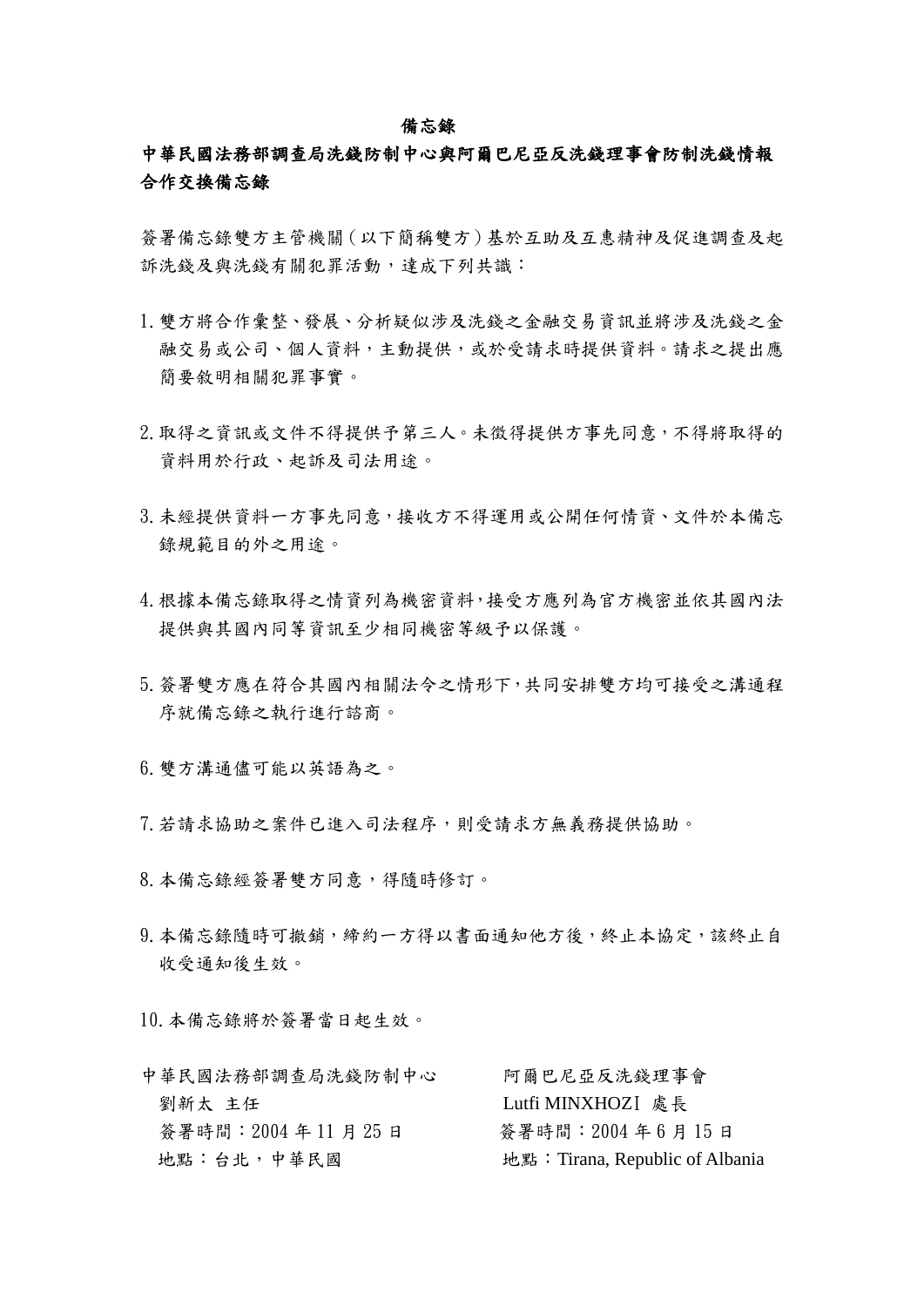## MEMORANDUM OF UNDERSTANDING BETWEEN MONEY LAUNDERING PREVENTION CENTER, INVESTIGATION BUREAU, MINISTRY OF JUSTICE (REPUBLIC OF CHINA)

#### AND

# THE DIRECTORY OF COORDINATION FOR FIGHT AGAINST MONEY LAUNDERING IN THE MINISTRY OF FINANCE (REPUBLIC OF ALBANIA) CONCERNING COOPERATION IN THE EXCHANGE OF FINANCIAL INTELLIGENCE RELATED TO MONEY LAUNDERING

The competent authorities of Republic of Albania (Directory of Coordination For Fight Against Money Laundering) and of Republic of China (Money Laundering Prevention Center, Investigation Bureau, Ministry of Justice), hereafter referred to as "the Authorities ", desire, in a spirit of cooperation and mutual interest, to facilitate the investigation and prosecution of persons suspected of money laundering and criminal activity related to money laundering.

To that end they have reached the following understanding:

1. The Authorities will cooperate to assemble, develop and analyse information in their possession concerning financial transactions suspected of being related to money laundering or criminal activities connected with money laundering. To that end, the authorities will exchange spontaneously or upon request any available information that may be relevant to the investigation by the Authorities into financial transactions related to money laundering and the persons or companies involved. Any request for information will be justified by a brief statement of the underlying facts.

2. The information or documents obtained from the respective Authorities will not be disseminated to any third party, nor be used for administrative, prosecutoral or judicial purposes without prior consent of the disclosing Authority.

3. The Authorities will not permit the use or release of any information or document obtained from the respective Authorities for purposes other than those stated in this Memorandum, without the prior consent of the disclosing Authority.

4. The information acquired in application of the present Memorandum is confidential.